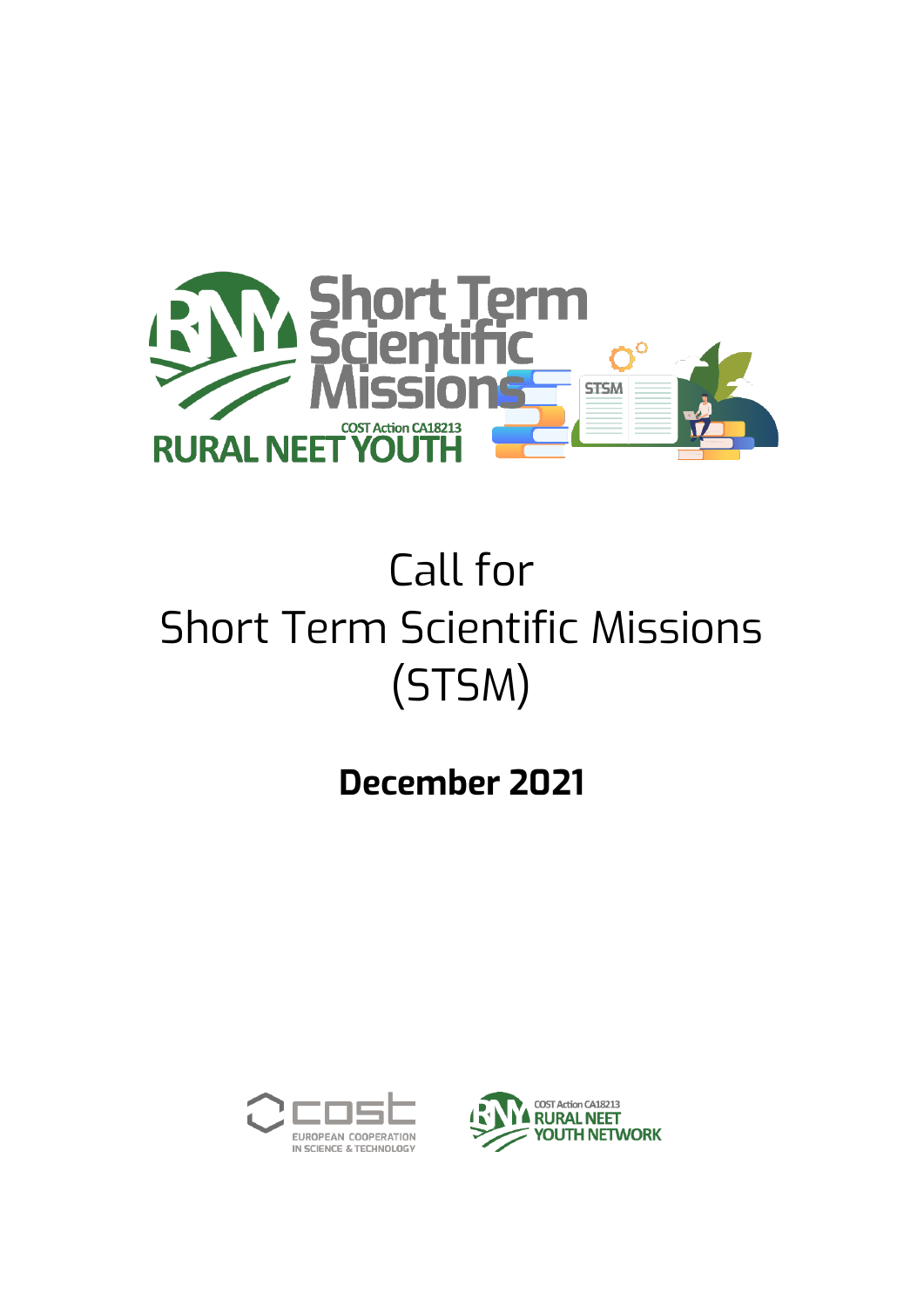



**CALL ITC Conference Grant**

## **COST Action CA18123 Rural NEET Youth Network: Modeling the risks underlying rural NEETs social exclusion**

## **3rd Call for Short Term Scientific Missions (STSM) applications for missions occurring until 30th June 2022**

#### **Description of the COST Action CA18123**

This Action encompasses the creation of a European-led multidisciplinary network from countries showing higher NEET youth rates in rural areas. Rural NEETs' Youth Network (RNYN) aims at developing a model of comprehension for rural NEETs' social exclusion risk and protective factors based on the bioecological model. It focuses on three specific goals:

(1) upholding future research capability, with an emphasis on Early Career Investigators (ECI) and Inclusiveness Target Countries (ITC);

- (2) creating a rural NEETs' online observatory; and
- (3) fostering knowledge use by policy makers and practitioners.

The RNYN work plan will be produced by 3 working groups; it will contribute to define a coherent model for future research, based on an intensive survey of national and cross-national trends regarding rural NEETs' profile and support systems, as well as methodological and intervention best-practices in the field. RNYN added value stems from an eclectic theoretical, disciplinary, institutional and international approach and in upskilling ECI in ITC that are more affected by high rural NEET rates. In the long run, RNYN's scientific impact will lead to the creation of a rural NEETs' observatory, integrating ECI in a broad multidisciplinary community and strengthening the COST Inclusiveness Policy. Long-term socio-economic impact is expected to be translated into (inter)national legislation to tackle rural NEETs' needs and promote sectoral innovations. RNYN is a timely proposal by creating networks/platforms to organize findings, connect critical mass dealing with rural NEETs and build up research capacity. It is also socially relevant, by aiming at informing policies and on-theground practices.

**All STSM activities must occur in their entirety within the dates specified above.** 



**COST Action CA18213 Rural NEET Youth Network: Modeling the risks underlying rural NEETs social exclusion** Website[: www.rnyobservatory.eu](http://www.rnyobservatory.eu/) – email: Francisco.Simoes@iscte-iul.pt - info@rnyobservatory.eu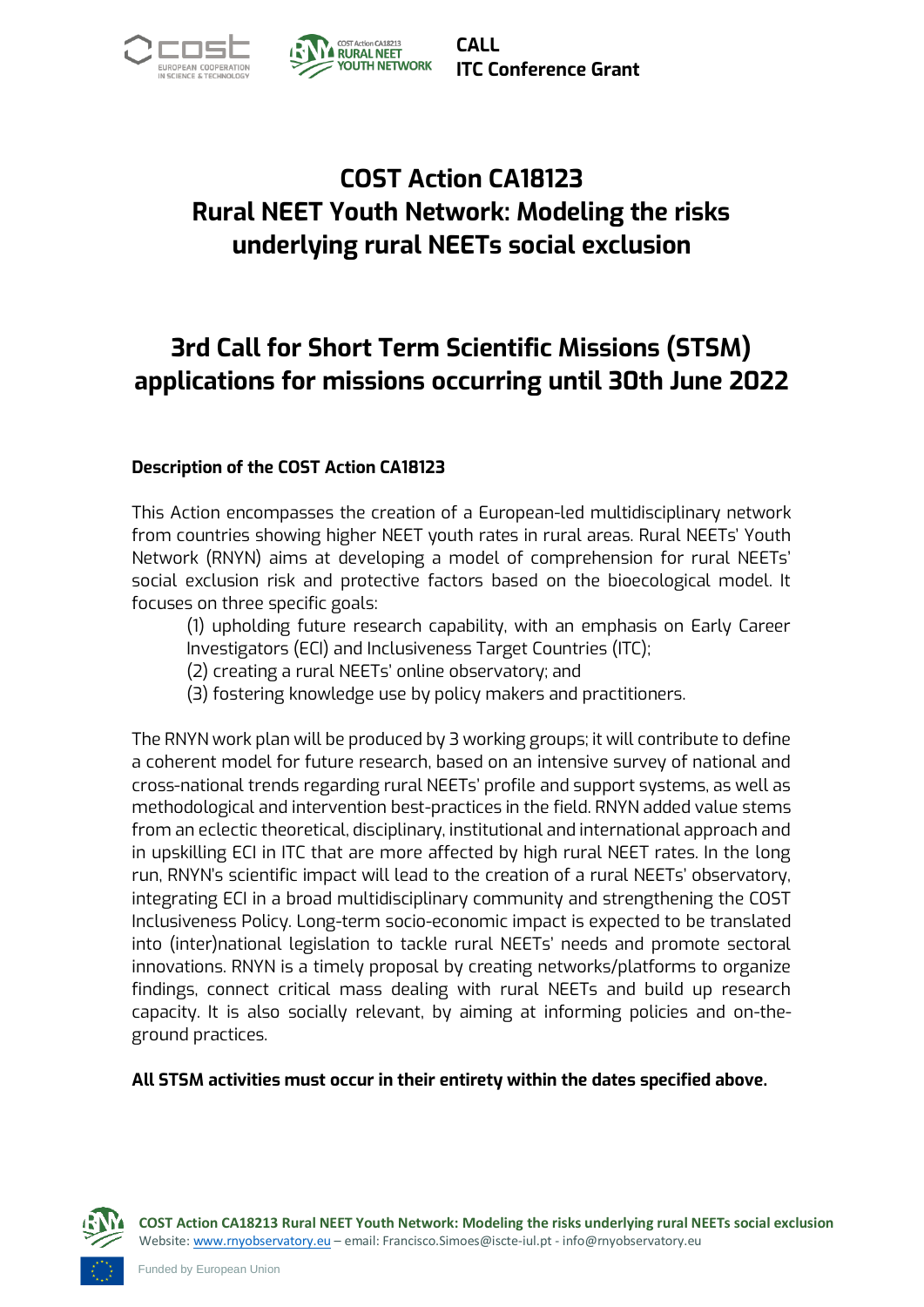



#### **STSM IN GENERAL**

Short-Term Scientific Mission consists in a visit of a host organization located in a different country than the country of affiliation by a Researcher or Innovator for the specific work to be carried out and for a determined period of time.

STSMs facilitate researchers from COST countries participating in COST Action CA18123 to go to an institution, organization or research centre in another participating COST country to foster collaboration and to perform empirical research. STSMs involve visiting a partner institution to improve closer cooperation and exchange, to develop capacity building and joint research, publications, and preparation of future projects. The STSM must further the scientific objectives of the Action, as set out above.

All STSM activities must occur in their entirety within the dates specified above Purpose of a Short-term Scientific Mission.

The following detailed information has been drawn from COST VADEMECUM [\(https://www.cost.eu/uploads/2021/06/Vademecum-V9-28-April-20212-1.pdf\)](https://www.cost.eu/uploads/2021/06/Vademecum-V9-28-April-20212-1.pdf).

Meanwhile, COST have changed some rules, so information has been drawn from here: [https://www.cost.eu/uploads/2021/10/COST-094-21-Annotated-Rules-for-](https://www.cost.eu/uploads/2021/10/COST-094-21-Annotated-Rules-for-COST-Actions-Level-C-2021-11-01-1.pdf)[COST-Actions-Level-C-2021-11-01-1.pdf.](https://www.cost.eu/uploads/2021/10/COST-094-21-Annotated-Rules-for-COST-Actions-Level-C-2021-11-01-1.pdf) 

All other COST documents could be found here: [https://www.cost.eu/funding/how](https://www.cost.eu/funding/how-to-get-funding/documents-guidelines/)[to-get-funding/documents-guidelines/](https://www.cost.eu/funding/how-to-get-funding/documents-guidelines/)

You are strongly reccomended to consult it for more detailed information.

#### **Who can apply?**

STSM applicants must be engaged in an official research programme as a PhD student or postdoctoral fellow or can be employed by, or affiliated to, an institution, organisation or legal entity which has within its remit a clear association with performing research. The institutions/organisation or legal entity where applicants pursue their main strand of research are considered as Home Institutions. The Host Institution is the institution/organisation that will host the successful applicant.

#### **STSM applicant could be any individual affiliated in a legal entity in:**

- **COST Full/Cooperating Member**
- **European RTD**
- **NNC**

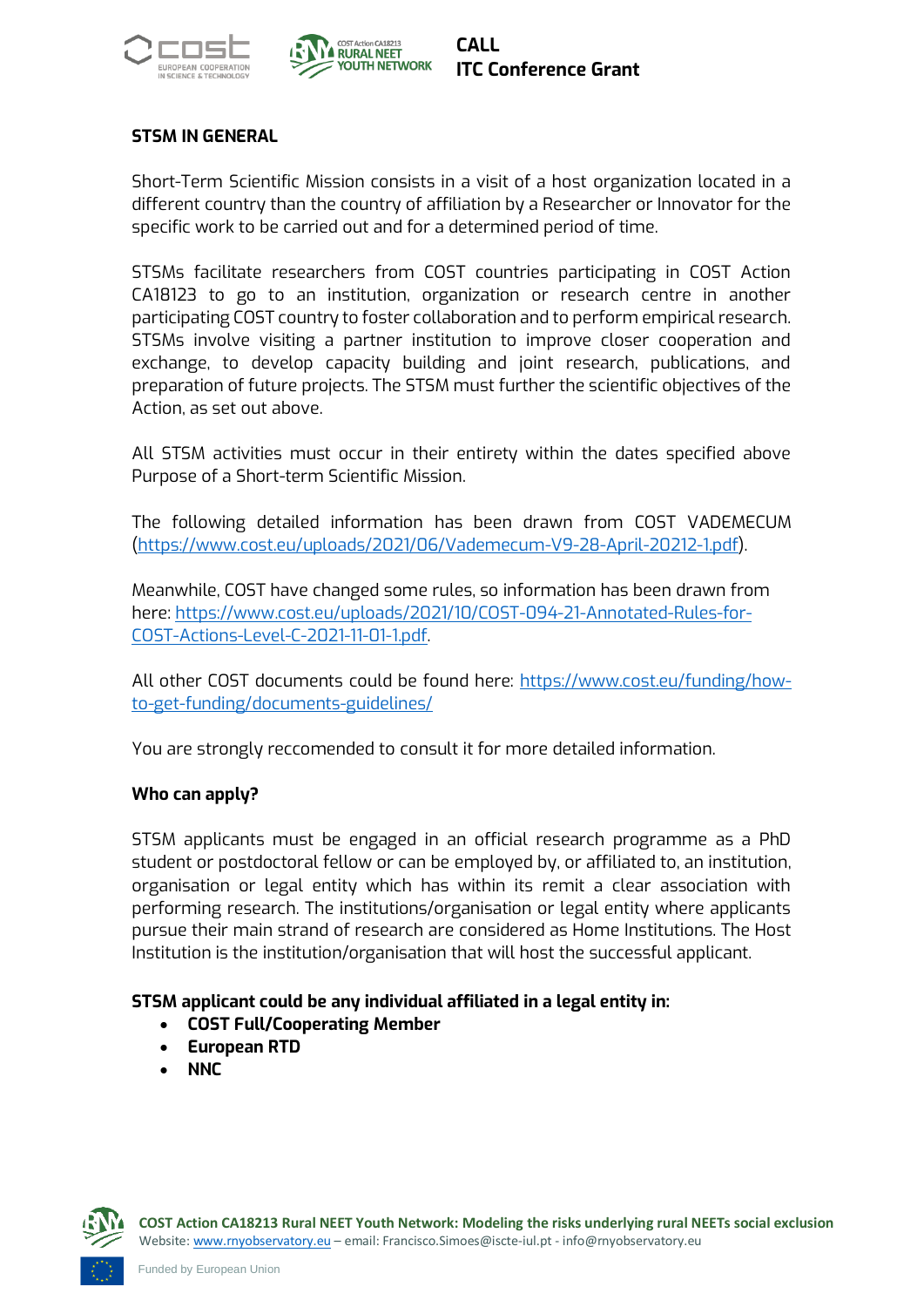



COST Action CA18213 in accordance with COST strategy supports Early Career Investigators (ECI). Therefore, the participation of ECIs in STSMs is particularly encouraged, but applications are not limited to ECIs. An applicant is considered an ECI as Young Researchers and Innovators (YRI) who is less than 40 years old.

Other researchers are also eligible to partake in STSMs, but ECIs are prioritized when applications are evaluated.

Previous successful applicants are not precluded from applying, but preference and priority will be given to applicants who have not been awarded a STSM before.

#### **Where can I go?**

#### **Grantee can perform the mission:**

- Anywhere in the world
- Specific Organisations: rule applicable to the territory where it is vested.

#### **AMOUNT OF GRANTS**

An STSM Grant is a fixed financial contribution which takes into consideration the budget request of the applicant and the outcome of the evaluation of the STSM application. **STSM Grants do not necessarily cover all expenses related to undertaking a given mission**. A STSM Grant is a contribution to the overall travel, accommodation and meal expenses of the Grantee.

The COST Association and the Grant Holder of the Action cannot to be considered as being an STSM grantee's employer. STSM grantees must make their own arrangements for all provisions related to personal security, health, taxation, social security and pension matters.

Please, consider the current COVID-19 situation which has been resulted in many limitations, suspensions and restrictions, so you are strongly advised to search for more information about travel conditions and restrictions, home and host institution restrictions where national and international recommendations and regulations should be followed, quarantine issues and all other issues related to the COVID-19 situation.

**Grants are normally processed only after the STSM has taken place** and the reporting retirements have been satisfied and approved by the Grant Awarding Coordinator or the Coordinator for the STSM.

For this call, the Management Committee of COST Action CA18213 has allocated a total budget of **EUR 6,000.00** for **4 STSMs**. Additional funding might be considered during this Grant Period, upon MC decision.

The following funding conditions apply and must be respected an applicant can be afforded up to a maximum amount of **EUR 1,500.00**;

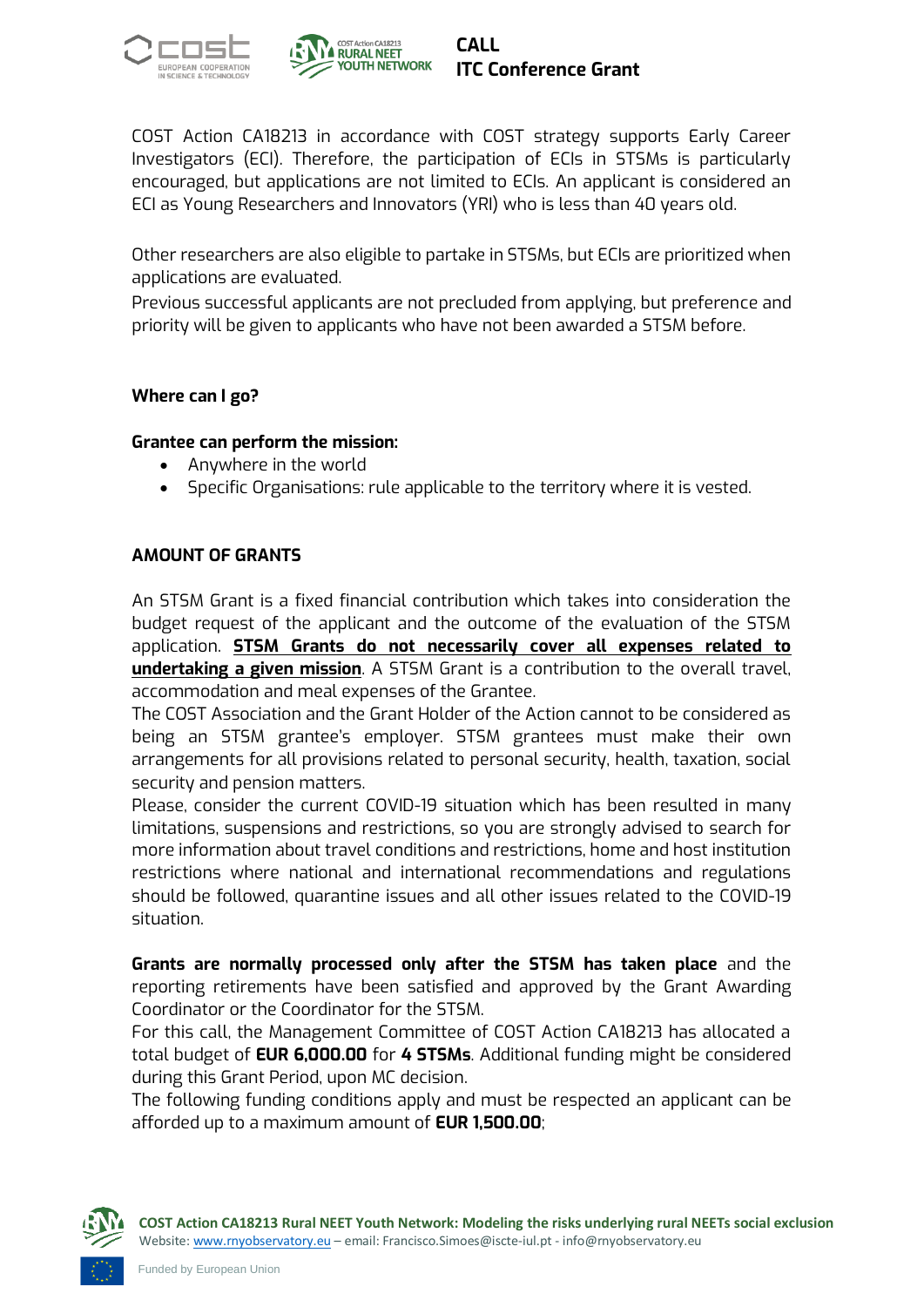



Different country rates to cover accommodation and meal expenses based on the perceived cost of living in the host country may apply.

#### **The application process is organised on a ''first come first served basis''.**

STSM activities must occur in their entirety within the dates specified in this call. **The amounts granted for each individual STSM will be determined during the evaluation process.**

Specific provisions have been introduced to enable researchers from ITC participating in the COST Action to request a pre-payment of 50% of their STSM Grant when they complete the first day of their STSM. In such case, the representative of the Host Institution must confirm by e-mail to the Grant Holder that the STSM applicant has officially started the mission on day 1. Only then the Grant Holder can arrange the payment of 50% of the STSM grant. The remaining 50% of the Grant is payable once the administrative requirements have been satisfied after the STSM.

#### **HOW TO APPLY?**

The applicant is responsible for choosing and contacting the Host institution and for organizing the application process. All applicants must register for an e-COST profile at [https://e-services.cost.eu/.](https://e-services.cost.eu/)

All applicants have to complete the online application form [\(https://e](https://e-services.cost.eu/)[services.cost.eu/\)](https://e-services.cost.eu/) (left side COST Actions > Grant Applications):

- STSM Application (including Workplan Workplan should include objectives for visit, time-line and core tasks to be undertaken; expected outputs and deliverables (e.g. new research model; draft outline of peer review publication); Work plan should be structured with a particular research question in mind and with a view to developing work that will form the basis for a possible peer review publication);
- CV (including a list of academic publications if applicable);
- A letter of support from the Home Institution;
- Written agreement from the Host Institution that the STSM applicant can perform the activities detailed in the STSM work plan on the agreed dates;

#### **When to apply?**

#### **The application process is organised on a ''first come first served basis''.**

This Call is open no later than **31st May 2022**. It could be closed earlier if all STSMs are granted/STSM budget is allocated in the meantime (info will be sent). STSMs must take place **until 30th June 2022.**

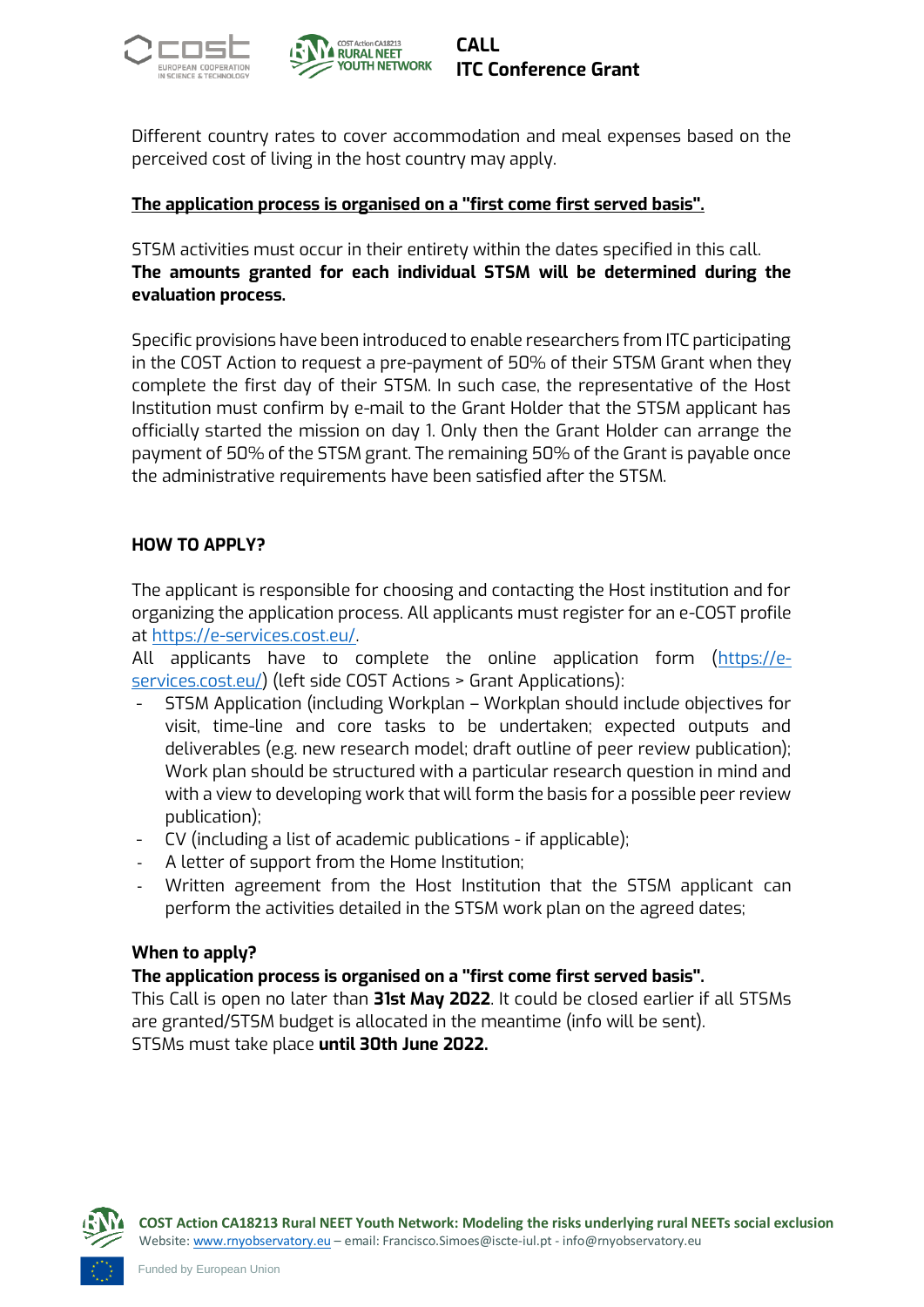



#### **WHEN WILL I KNOW IF I GOT IT?**

Although the application process is organised on a ''first come first served basis'', all applications will be assessed by the STSM Committee, following which applicants will be informed on the results.

You will know whether your STSM has been granted within 10 days after completing the application.

The STSM committee will evaluate all STSM applications based on following criteria: a) mandatory criteria:

1) the STSM proposal includes deliverables out-reach potential that go beyond CA 18213 enlisted members and activities (meaning that the proposed deliverables are strong enough and involve a dissemination plan beyond the scope of CA 18213 members and activities);

2) the STSMs proposal includes deliverables with an added-value for CA 18213 3) the STSM proposal has a clear plan of connecting STSMs deliverables with other on-going networking tools and deliverables of the Action (e.g. meetings or written outcomes);

The STSM Committee will reject the STSM application if one or more mandatory criteria are not fulfiled.

#### **AFTER THE STSM HAS TAKEN PLACE**

**Within 30 days** after the end date of the STSM, the grantee must submit a scientific report to the Host institution. The scientific report should cover purpose of the STSM, description of work carried out during the STSM, description of the main results obtained and future collaborations (if applicable). It is obligatory to use a scientific report template which is available on the e-COST Supporting documents page or online here: [http://www.cost.eu/STSM\\_report\\_template.](http://www.cost.eu/STSM_report_template) 

After the submission of the scientific report to the Host institution, the grantee must acquire an official acceptance confirmation from a researcher affiliated to the Host institution formally accepting the scientific report. The host approval of the report can be an email confirming that the STSM took place and the goals outlined in the Work plan were reached.

#### **The grantee must upload both documents (scientific report and host acceptance confirmation email, both in pdf) to e-COST system, otherwise completion procedure will not be possible.**

The submission of the supporting documents is mandatory or the Grant is cancelled. Late submission, beyond the deadline, can also lead to the cancellation of the Grant and, in cases when a pre-payment was done, the obligatory reimbursement by the grantee of the amount received.



**COST Action CA18213 Rural NEET Youth Network: Modeling the risks underlying rural NEETs social exclusion** Website[: www.rnyobservatory.eu](http://www.rnyobservatory.eu/) – email: Francisco.Simoes@iscte-iul.pt - info@rnyobservatory.eu